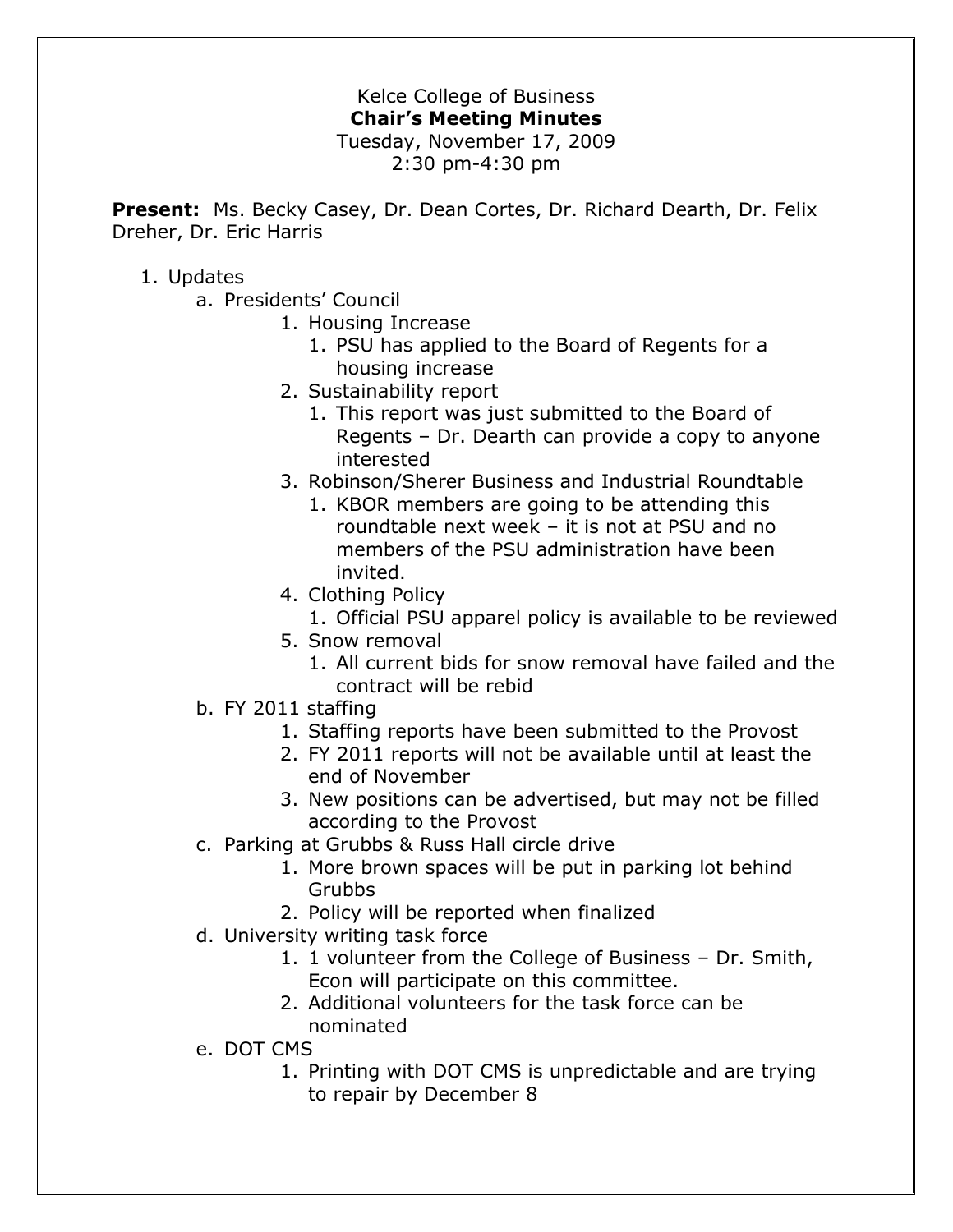- 2. Departmental Concerns
	- a. MGMKT none
	- b. CSIS none
	- c. ACCTG none
	- d. ECON
		- 1. Debbie will be out of the office until Monday due to a death in the family
- 3. Discussion items
	- a. AQ-PQ Issues
		- 1. Accepted Definitions of Academically Qualified and Professionally Qualified Faculty and AQ/PQ standards were distributed and discussed
		- 2. Discussion followed on AQ/PQ standards and faculty members in Kelce who meet or do not meet these standards
			- 1. AQ Standard 4 will require faculty to have completed additional coursework or study, intellectual contributions and service to provide a basis for participation as academically qualified faculty
				- a. Publications by these individuals must be related to the area of teaching – traditionally have been case-driven
			- 2. Professional Qualifications of Faculty
				- a. Emphasis was on being professionally qualified (professional experience at the time of hire) at the AACSB conference that Dr. Dearth attended.
				- b. Chairs are encouraged to get input from faculty about professional qualifications.
	- b. Publications Chart
		- 1. The differences between basic, applied and pedagogical research needs to be solidified.
		- 2. Percentage of publications for each area needs to be set for each department/faculty member
			- 1. this chart will be made up by the Chairs for their respective departments – due to Dr. Dearth before the end of the WF 09 semester
	- c. Spring issue of the Pitt State Magazine
		- 1. Give submissions to Dr. Dearth by this Friday
	- d. Ad Hoc Committee for study of Quantitative Curriculum: Lee, Baack, Box (MGMKT); Roush, O'Bryan (ACCTG); Cummings or J. Harris (CSIS); C. Fischer, Lal (ECON) – Review Charge
		- 1. Nothing to review today